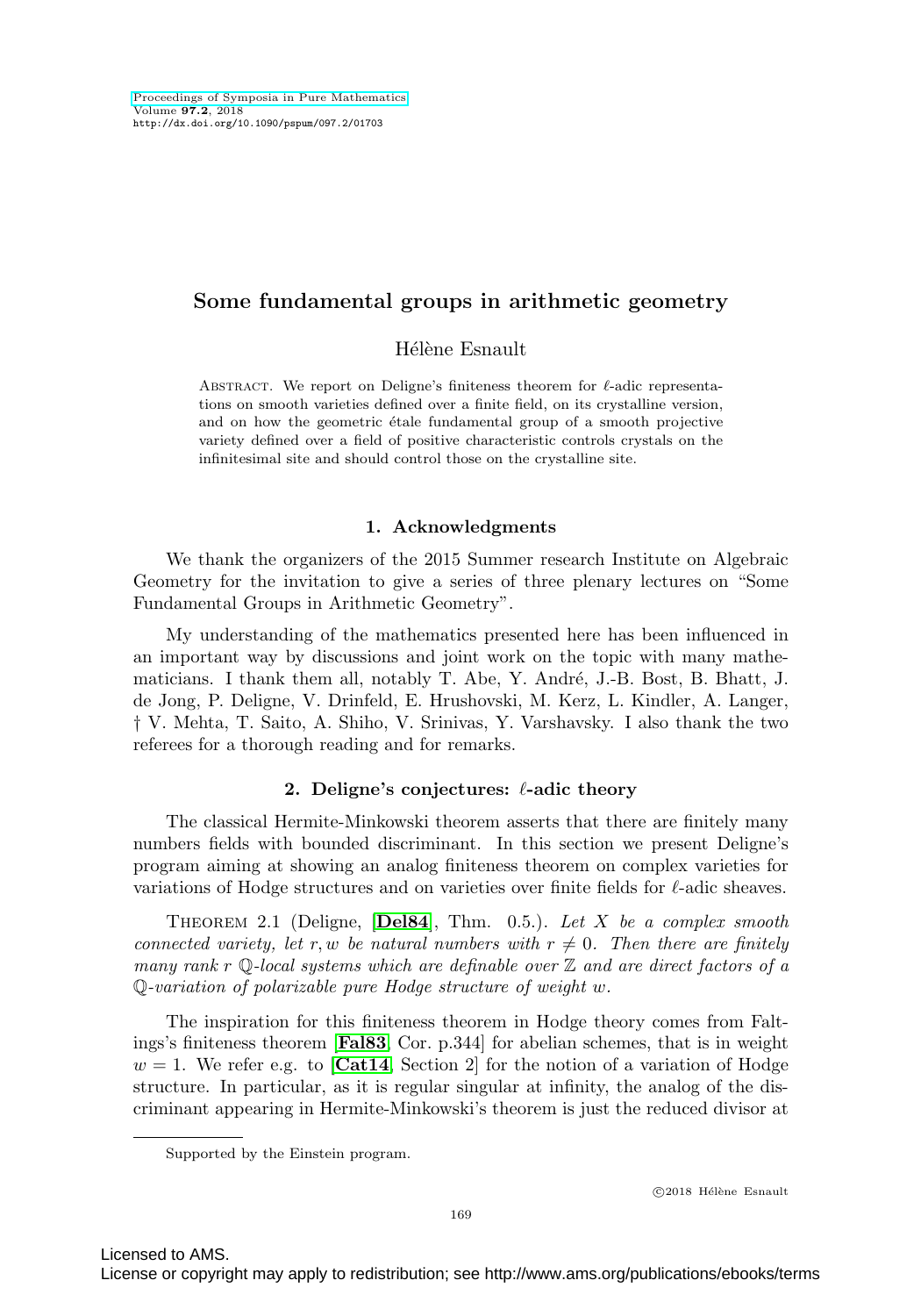infinity in a good normal crossings compactification  $X \hookrightarrow \overline{X}$ . This explains why it is enough to fix X and no multiplicities along the components of  $\overline{X} \setminus X$ .

On the other hand, for varieties defined over finite fields  $\mathbb{F}_q$ , in  $\ell$ -adic theory,  $\ell$ prime to q, one has the following finiteness theorem.

<span id="page-1-0"></span>Theorem 2.2 (Deligne, [**[EK12](#page-8-2)**], Thm. 2.1, [**[Esn17](#page-9-1)**], Thm. 3.1). Let X be a normal separated scheme of finite type defined over a finite field  $\mathbb{F}_q$ , let  $0 \neq r$ be a natural number. Let  $D \subset \bar{X}$  be an effective Cartier divisor of a normal compactification  $\bar{X}$  with support  $\bar{X} \setminus X$ . Then there are finitely many isomorphism classes of irreducible Weil (resp. étale) rank r lisse  $\bar{\mathbb{Q}}_{\ell}$ -sheaves with ramification bounded by D, up to twist with Weil (resp.  $\acute{e}t$ de) characters of  $\mathbb{F}_q$ . The number does not depend on the choice of  $\ell$ .

We refer to  $[\textbf{Del80}, \text{Section 1.1}]$  $[\textbf{Del80}, \text{Section 1.1}]$  $[\textbf{Del80}, \text{Section 1.1}]$  for  $\ell$ -adic sheaves and to  $[\textbf{Del80}, 1.1.7]$  for Weil sheaves, also to [**[EK11](#page-8-4)**, Notations]. Here 'ramification bounded by D' means that the Swan conductor on the pull-back of the sheaf on any smooth curve mapping non-trivially to X is bounded by the pull-back of D (see [**[EK12](#page-8-2)**, Definition 3.6]). One could formulate the finiteness theorem by replacing this notion by the one used by Drinfeld in [**[Dri12](#page-8-5)**, Thm. 2.5 (ii)], counting the isomorphism classes of the sheaves which become tame on a given finite étale cover  $X' \to X$ . That this assumption is stronger is proved in [**[EK12](#page-8-2)**, Proof of Prop. 3.9].

Deligne's proof relies on Lafforgue's main theorem which in particular implies Theorem [2.2](#page-1-0) over a smooth curve ([**[Laf02](#page-9-2)**, Thm. VII.6]). The whole question, how to reduce to curves, is geometric. Some of the key ideas of the proof go back to Wiesend ([**[Wie06](#page-9-3)**] and [**[Wie07](#page-9-4)**]).

The chronology is a bit intricate. First Deligne gave a direct proof of [2.3.](#page-1-1) This can be understood as a corollary of Theorem [2.2](#page-1-0) which itself was proved later (see [**[EK12](#page-8-2)**, Thm. 8.2] for the deduction).

<span id="page-1-1"></span>Corollary 2.3 (Deligne, [**[Del12](#page-8-6)**], Thm. 3.1, Deligne's conjecture (ii) in [[Del80](#page-8-3)], 1.2.10). Given a lisse étale  $\overline{\mathbb{Q}}_{\ell}$ -sheaf V with determinant of finite order, the subfield of  $\bar{\mathbb{Q}}_{\ell}$  spanned by the coefficients of the minimal polynomials of the Frobenii  $F_x$  at closed points  $x \in |X|$  acting on  $V_{\bar{x}}$  is a number field.

Using this in an essential way, Drinfeld proved the existence of  $\ell$ -adic companions on smooth quasi-projective varieties defined over a finite field [**[Dri12](#page-8-5)**, Thm. 1.1], which is part (v) of the conjecture [**[Del80](#page-8-3)**, 1.2.10]. Then, using Drinfeld's theorem in an essential way, Deligne proved Theorem [2.2](#page-1-0) under the additional assumption that  $X$  is smooth. Finally, a simple reduction of the problem to the smooth locus of X enables one to extend the finiteness theorem to the case where X is normal ([**[Esn17](#page-9-1)**, Thm. 3.1]).

Fixing a good compactification  $X \hookrightarrow \overline{X}$ , with a strict normal crossings divisor at infinity, then a curve  $\tilde{C}$ , complete intersection of ample divisors in  $\tilde{X}$  in good position, fulfils the Lefschetz theorem on topological fundamental groups, that is the homomorphism

$$
\pi_1^{\text{top}}(C := X \cap \bar{C}) \to \pi_1^{\text{top}}(X)
$$

is surjective. In particular, this reduces Theorem [2.1](#page-0-0) to the case where  $X$  is of dimension 1. However, for X of dimension  $\geq 2$  in characteristic  $p > 0$ , there is no Lefschetz theorem. Thus Theorem [2.2](#page-1-0) does not obviously reduce to dimension 1.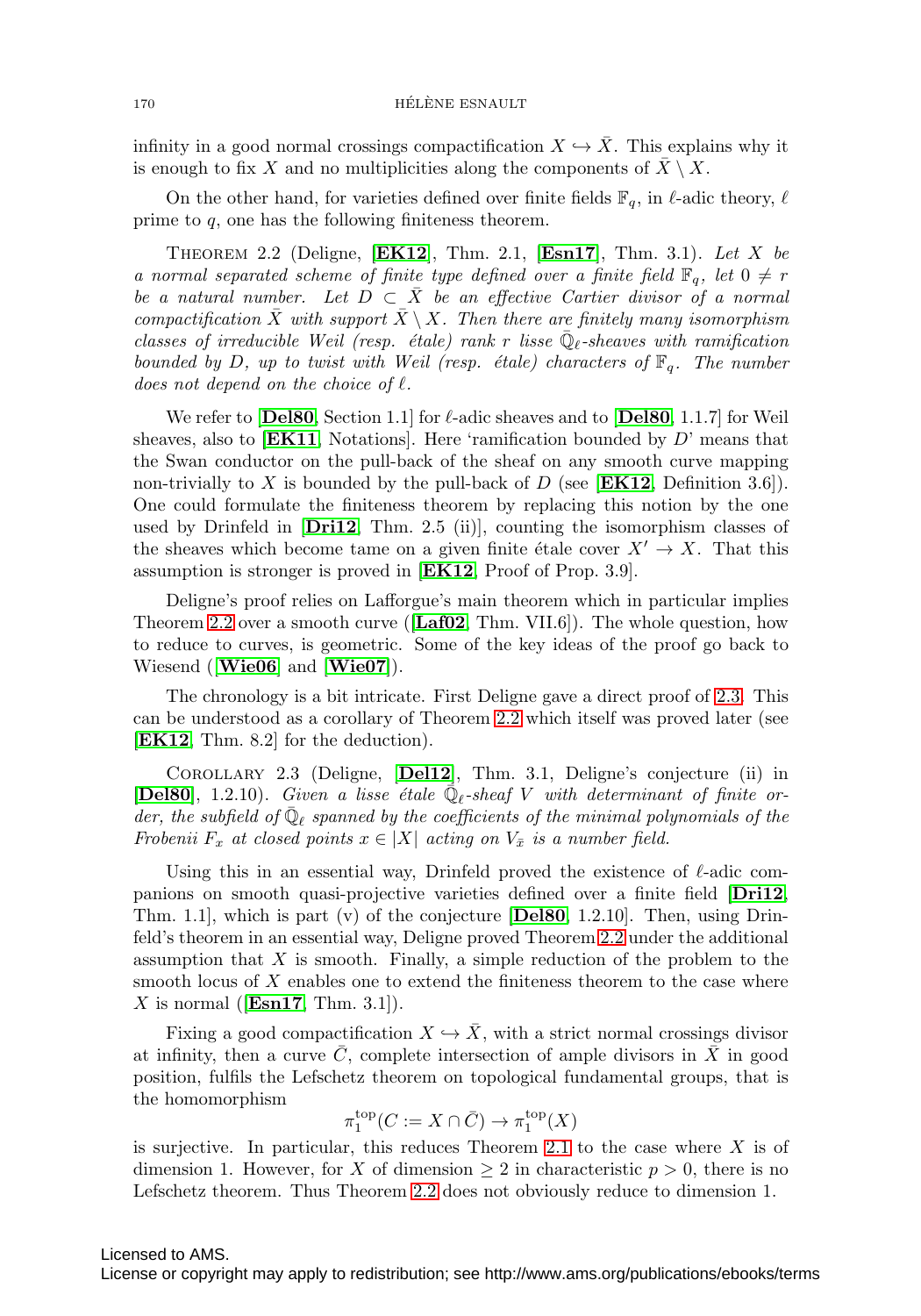All one has at disposal are two kinds of Lefschetz theorems, one for reducing all tame coverings of X to one well chosen curve, one for reducing one specific object  $(\ell$ -adic representation or given Galois cover) to one curve adapted to this object.

<span id="page-2-0"></span>THEOREM 2.4 (Drinfeld, [**[Dri12](#page-8-5)**], Prop. C.2, [**[EK15](#page-9-5)**], Section 6). Let  $\overline{X} \supseteq X$ be a projective normal geometrically connected compactification of a smooth scheme of finite type X defined over a field k, let  $\Sigma \subset X$  be a closed subset of codimension  $\geq 2$  such that  $(X \setminus \Sigma)$  and  $(X \setminus \Sigma) \cap (X \setminus X)$  are smooth. Let  $C \subset \overline{X} \setminus \Sigma$  be a smooth projective curve, complete intersection of ample divisors, meeting  $\bar{X} \setminus X$ transversally. Then the restriction to  $C = \overline{C} \cap X$  of any finite étale connected cover of  $X \setminus \Sigma$ , which is tame along  $(X \setminus \Sigma) \cap (X \setminus X)$ , is connected. In particular, the homomorphism on the tame fundamental groups  $\pi_1^t(C) \to \pi_1^t(X)$  is surjective.

An important point is that one does not need a good compactification for Drinfeld's theorem. If one has one, one can enhance the theorem to a complete version of the Lefschetz theorems under the Lefschetz conditions  $Lef(X, Y)$  (formal sections along Y of vector bundles lift to an open neighbourhood of  $Y$ ) and under the effective Lefschetz conditions  $Left(X, Y)$  (formal bundles along Y lift to an open neighbourhood of Y ) (see [**[EK15](#page-9-5)**, Thm 2.5], and [**[SGA2](#page-9-6)**, X.2,p.90] for Grothendieck's Lefschetz and effective Lefschetz conditions). Using Theorem [2.4,](#page-2-0) together with the existence alterations [**[dJ97](#page-8-7)**], one can prove Theorem [2.2](#page-1-0) with the stronger assumption on the ramification being killed by one fixed finite étale cover  $X' \to X$  purely geometrically, without using the existence of  $\ell$ -adic companions (see [**[Esn17](#page-9-1)**, Thm. 1.4]).

For non-tame  $\ell$ -adic sheaves or covers, only a much weaker version of the Lefschetz theorems is available.

<span id="page-2-2"></span>THEOREM 2.5 (see e.g.  $[EK12]$  $[EK12]$  $[EK12]$ , Prop. B.1, Lem. B.2). Let X be a smooth quasi-projective variety defined over  $\mathbb{F}_q$ , let  $S \subset |X|$  be a finite set of closed points.

- 1) Let V be an irreducible  $\bar{\mathbb{Q}}_{\ell}$ -Weil or -étale lisse sheaf, then there is a smooth curve  $C \to X$  with  $S \subset |C|$ , such that  $V|_C$  is irreducible.
- 2) Let  $H \subset \pi_1(X)$  be an open normal subgroup, then there is a smooth curve  $C \to X$  with  $S \subset |C|$ , such that the homomorphism  $\pi_1(C) \to \pi_1(X)/H$  is surjective.

Nonetheless, it has the important following consequences.

Corollary 2.6. (Drinfeld [**[Dri12](#page-8-5)**], Thm. 1.1, Deligne's conjecture (v) in [**[Del80](#page-8-3)**] 1.2.10)

- 1) If V is an irreducible Weil sheaf, such that  $\det(V)$  is of finite order, then V has weight 0.
- 2) If V is an irreducible Weil lisse  $\overline{\mathbb{Q}}_{\ell}$ -sheaf with determinant of finite order, and  $\sigma : \bar{\mathbb{Q}}_{\ell} \to \bar{\mathbb{Q}}_{\ell'}$  is an isomorphism for  $\ell'$  a prime number different from p, there is an irreducible Weil lisse  $\overline{\mathbb{Q}}_{\ell'}$ -sheaf  $V_{\sigma}$ , called the  $\sigma$ -companion of  $V$ , with determinant of finite order, such that the characteristic polynomials  $f_V \in \overline{\mathbb{Q}}_{\ell}[t], f_{V_{\sigma}} \in \overline{\mathbb{Q}}_{\ell'}[t]$  of the local Frobenii  $F_x$  satisfy  $f_{V_{\sigma}} = \sigma(f_V)$ .

In 1) and 2), V and  $V_{\sigma}$  are in fact étale by [[Del80](#page-8-3), Thm. 1.3.1]. Deligne's finiteness Theorem [2.2](#page-1-0) for rank 1 sheaves can be proven directly.

<span id="page-2-1"></span>Theorem 2.7 (Kerz-Saito, [**[KS14](#page-9-7)**], Thm. 1.1). Let X be a smooth quasiprojective variety over a perfect field k, let  $X \subset \overline{X}$  be a projective compactification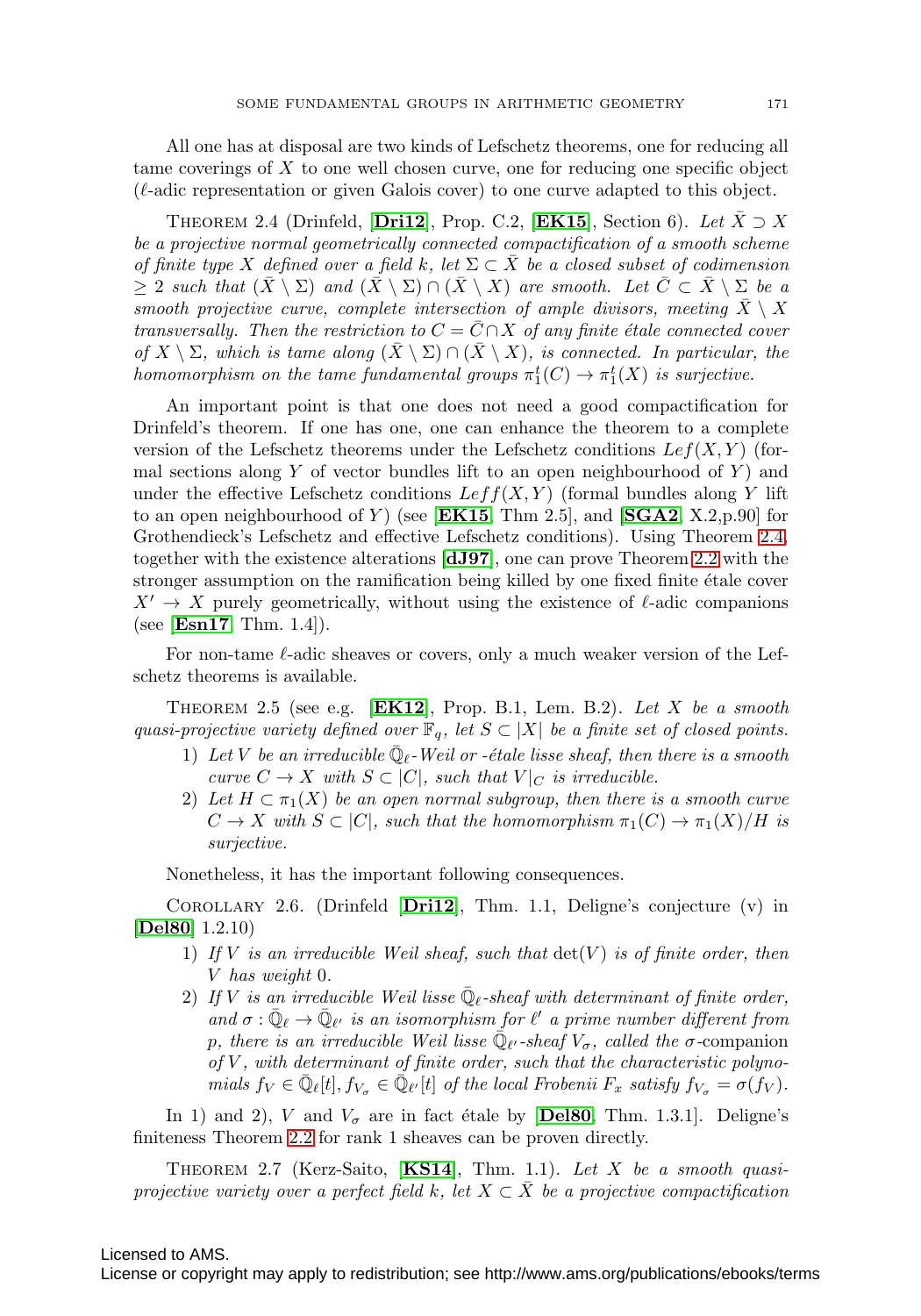with simple normal crossings at infinity, let D be an effective divisor with support in  $\bar{X} \setminus X$ . Define  $\pi_1^{\text{ab}}(X, D)$  by the condition that a character  $\chi : \pi_1(X) \to \mathbb{Q}/\mathbb{Z}$ factors through  $\pi^{\rm ab}_1(X,D)$  if and only if the Artin conductor of  $\chi$  pulled-back to any curve  $C \to X$  is bounded by the pull-back of D via  $\overline{C} \to \overline{X}$ , where  $\overline{C}$  is a compactification of C, smooth along  $\overline{C} \setminus C$ . Then the full package of the Lefschetz theorems holds:

For a sufficiently ample divisor  $i : \overline{Y} \subset \overline{X}$  in good position with respect to  $\overline{X} \setminus X$ , the homomorphism

$$
i_*:\pi^{\rm ab}_1(Y,\bar Y\cap D)\to \pi^{\rm ab}_1(X,D)
$$

is an isomorphism if dim  $Y \geq 2$ , and is surjective if dim  $Y = 1$ , where  $Y = \overline{Y} \cap X$ . In particular, if  $k = \mathbb{F}_q$ , then

$$
Ker(\pi_1^{ab}(X, D) \to \pi_1^{ab}(k))
$$

is finite.

Theorem [2.7](#page-2-1) implies the rank 1 case of Deligne's finiteness Theorem [2.2](#page-1-0) in case one has a good compactification. In fact, one does not need the full package, only that if C is a complete intersection curve of such hypersurfaces  $\overline{Y}$  as in the theorem, then

$$
\pi_1^{\rm ab}(C, \bar{C} \cap D) \to \pi_1^{\rm ab}(X, D)
$$

is surjective. So far, one does not have tools to understand a version of this for the whole fundamental group, which would explain Theorem [2.2](#page-1-0) in general.

#### **3. Deligne's conjectures: crystalline theory**

Let X be a smooth geometrically connected scheme of finite type over a perfect field k of characteristic  $p > 0$ ,  $W := W(k)$  be the ring of Witt vectors,  $K = \text{Frac}(W)$ be its field of fractions. We refer to [**[ES15](#page-8-8)**, Section 1] for the following presentation.

One defines the *crystalline sites*  $X/W_n$  as PD-thickenings  $(U \hookrightarrow T/W_n, \delta)$ , where the coverings come from  $U \subset X$  Zariski open. The crystalline site  $X/W$  is then the 2-inductive limit of the  $X/W_n$ , see [**[BO78](#page-8-9)**, Ch. 7,p. 7-22]. The category of crystals Crys(X/W) is the category of sheaves of  $\mathcal{O}_{X/W}$ -modules of finite presentation, with transition maps being isomorphisms. It is  $W$ -linear. The category of *isocrystals* Crys $(X/W)$ <sup>0</sup> is its Q-linearisation. It is K-linear, tannakian.

The absolute Frobenius F acts on  $Crys(X/W)_\mathbb{Q}$ . The largest full subcategory  $\text{Conv}(X/K) \subset \text{Crys}(X/W)_{\mathbb{Q}}$  on which every object is  $F^{\infty}$ -divisible is the K-tannakian subcategory of convergent isocrystals (Berthelot-Ogus) (Ogus defines the site of enlargements from  $X/W$ , then convergent isocrystals are crystals on it of  $\mathcal{O}_{X/K}$ -modules of finite presentation).

We introduce various categories of  $F$ -isocrystals. One defines the category  $F$ -Conv $(X/K)$  of convergent F-isocrystals as pairs  $(\mathcal{E}, \Phi)$  where  $\mathcal{E} \in \text{Conv}(X/K)$  and  $\Phi: F^*\mathcal{E} \stackrel{\cong}{\longrightarrow} \mathcal{E}$  is a K-linear isomorphism. Its is a  $\mathbb{Q}_p$ -linear tannakian category. The category F-Overconv $(X/K)$  of overconvergent F-isocrystals, defined analytically by Berthelot in ([**[Ber96](#page-8-10)**, 2.3.6, 2.3.7] (see also [**[LeS07](#page-9-8)**, p. 288]), has a more algebraic description due to Kedlaya. It consists of those convergent  $F$ -isocrystals  $\mathcal E$  which have unipotent local monodromy after alteration in the sense of Kedlaya ([**[Ked04](#page-9-9)**, Introduction], **[[Ked07](#page-9-10)**, Introduction and Section 3.2]). It is a  $\mathbb{Q}_p$ -linear category, fully embedded in  $F\text{-Conv}(X/K)$  ([**[Ked04](#page-9-9)**, Thm. 1.1]). We shall just need that if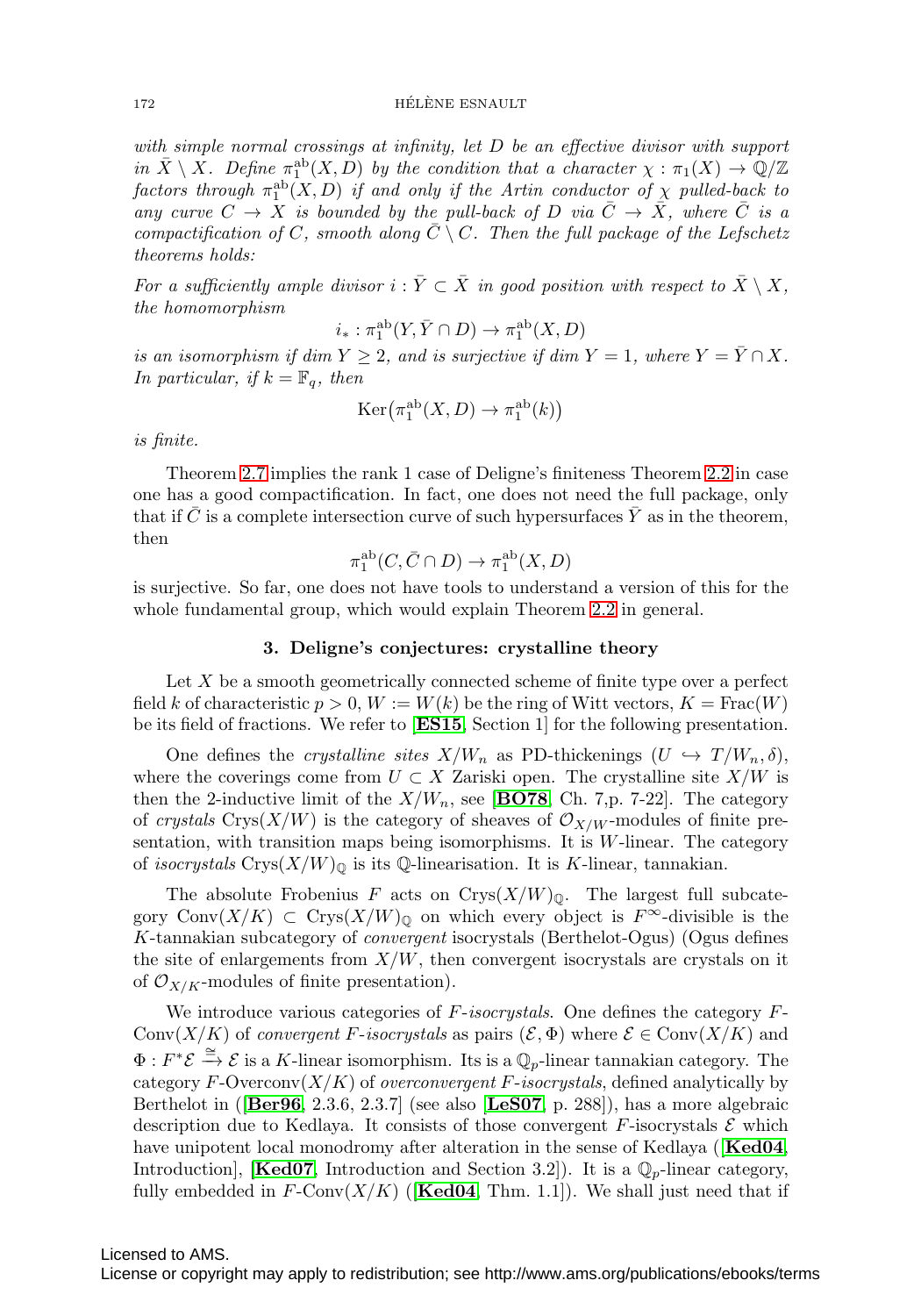X is proper, then Kedlaya's full embedding is an equivalence, and that the group of extensions of the trivial object by itself in this category is  $H^1_{\text{rig}}(X/K)$ , the first rigid cohomology group.

When k is a finite field  $\mathbb{F}_q$ ,  $q = p^s$ , one defines  $F_{\mathbb{F}_q} = F^s$ -Overconv $(X/K)$ by the same formulae as before, but now  $F<sup>s</sup>$  acts instead of F. It is a K-linear category. Fixing an algebraic closure  $\overline{\mathbb{Q}}_p$  of  $\mathbb{Q}_p$ , one defines F-Overconv $(X/K)_{\overline{\mathbb{Q}}_p}$ as its  $\overline{\mathbb{Q}}_n$ -linearization. It is called is the category of *overconvergent F-isocrystals* over  $\mathbb{Q}_n$ . See [**[Abe13](#page-8-11)**, 1.4.11, 4.1.2].

With those notations at hand, one can formulate the general hope. For smooth geometrically irreducible schemes of finite type X defined over a finite field  $\mathbb{F}_q$ , there should be an analogy between

- i) irreducible objects in  $F\text{-}\mathrm{Overconv}(X/K)_{\bar{\mathbb{Q}}_p}$  with determinant of finite order;
- ii) irreducible lisse  $\bar{\mathbb{Q}}_{\ell}$ -sheaves with determinant of finite order.

Upon bounding ramification at infinity in i) and ii), the analogy should extend to irreducible Q-variations of polarisable pure Hodge structures definable over Z over complex varieties. Of course, since there are many categories of isocrystals, one may wonder why those particular ones are the right analogs. The best demonstration is clearly Abe's Theorem [3.1.](#page-4-0) But already before the theorem was known, one knew that isocrystals have slopes (a topic not discussed here) and that those isocrystals which come from the variation of crystalline cohomology of the fibers of a smooth projective family have pure slope parts which are convergent subisocrystals. However, the lisse  $\overline{\mathbb{Q}}_{\ell}$ -sheaves computing the variation of the  $\ell$ -adic cohomology of the fibers tend to be irreducible if the geometric variation of the family is big, e.g. if the family is the universal family on a moduli space.

<span id="page-4-0"></span>THEOREM 3.1 (Abe,  $[Abe13]$  $[Abe13]$  $[Abe13]$ , Thm. 4.3.1). Let X be a smooth curve defined over a finite field  $\mathbb{F}_q$ . Then

- 1) an irreducible object in F-Overconv $(X/K)_{\overline{\mathbb{Q}}_p}$  with determinant of finite order is ι-pure of weight 0;
- 2) an irreducible lisse  $\overline{\mathbb{Q}}_{\ell}$  étale sheaf with determinant of finite order has a companion which is an irreducible overconvergent F-isocrystal over  $\mathbb{Q}_p$ with determinant of finite order; vice-versa, an irreducible overconvergent F-isocrystal over  $\mathbb{Q}_p$  with determinant of finite order has a companion which is an irreducible lisse  $\bar{\mathbb{Q}}_{\ell}$ - étale sheaf with determinant of finite order.

Here  $\iota$  is a fixed isomorphism  $\iota : \overline{\mathbb{Q}}_p \to \mathbb{C}$ , and  $\iota$ -pure means that the Frobenii at all closed points x of X act on the fiber  $E_x$  in

$$
F-\text{Overconv}(x/\text{Frac}(W(k(x)))_{\bar{\mathbb{Q}}_p}=F-\text{Conv}(x/\text{Frac}(W(k(x)))_{\bar{\mathbb{Q}}_p})
$$

of the object  $\mathcal E$  in F-Overconv $(X/K)_{\overline{\mathbb Q}_p}$  with eigenvalues of complex absolute value  $q^{w/2}$  for a fixed real number w called the weight. (Similarly, *ι*-mixed means that  $\mathcal E$ is filtered in F-Overconv $(X/K)_{\overline{\mathbb{Q}}_p}$  such that the associated graded  $gr\mathcal{E}$  in a sum of ι-pure objects. See [**[AC13](#page-8-12)**, Defn. 2.1.3].)

Deligne's program [**[Del80](#page-8-3)**, 1.2.10] in higher dimension on the crystalline side is not yet achieved. However, a Lefschetz theorem such as Theorem [2.5](#page-2-2) for overconvergent F-isocrystals over  $\overline{\mathbb{Q}}_p$  has been proven.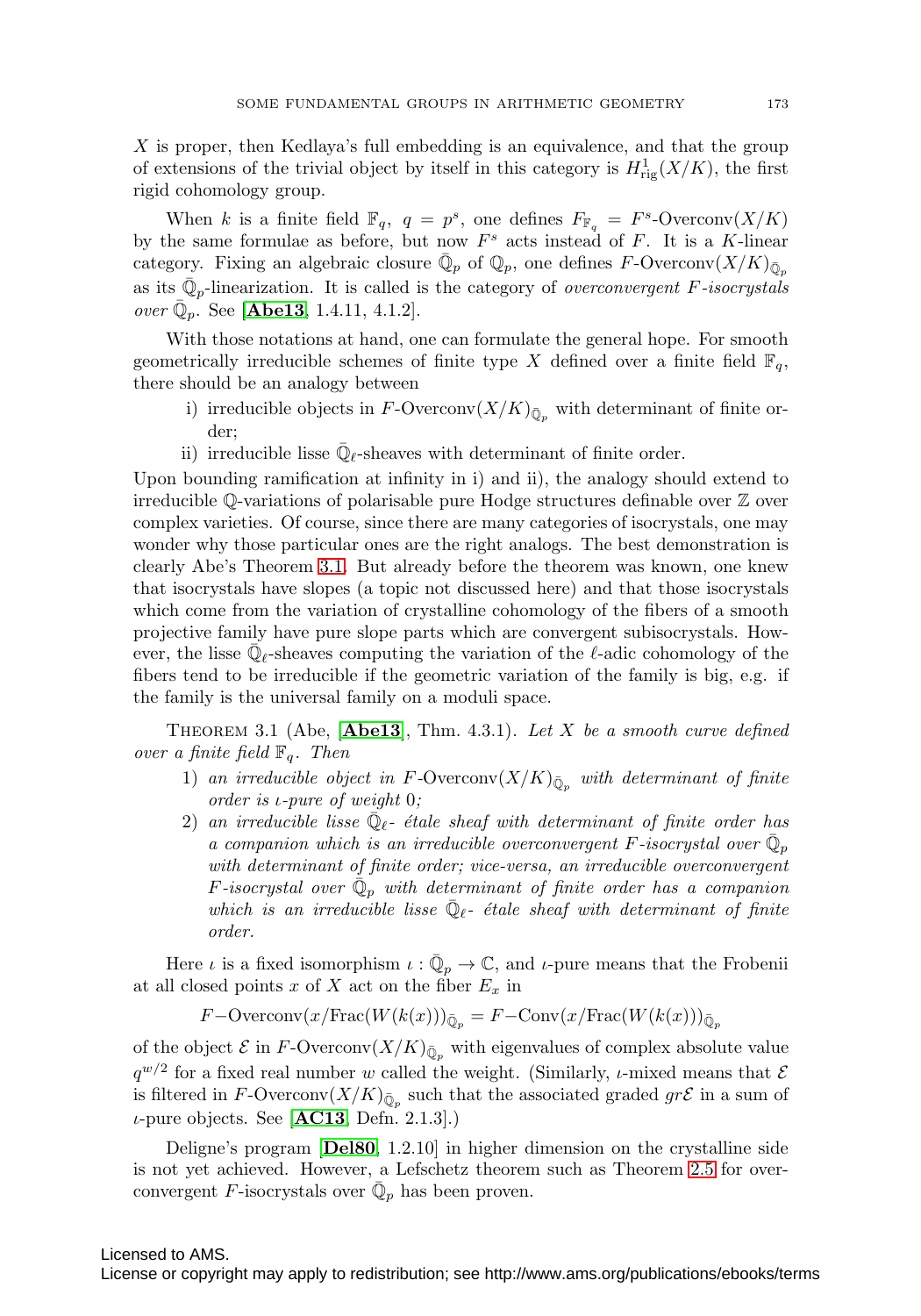<span id="page-5-0"></span>Theorem 3.2 (Abe-Esnault, [**[AE16](#page-8-13)**], Thm. 0.1). Let X be a smooth connected quasi-projective variety defined over  $\mathbb{F}_q$ . Let M be an irreducible overconvergent Fisocrystal. Then there is a open dense subscheme  $U \hookrightarrow X$  such that for any finite set  $S \subset U$  of closed points, there is a smooth irreducible curve  $C \to X$  such that  $S \subset C$  and such that  $M|_C$  is irreducible.

This implies the following.

- 1) M is *ι*-pure of weight 0 ( $[Abe13, Thm. 4.2.2]$  $[Abe13, Thm. 4.2.2]$  $[Abe13, Thm. 4.2.2]$ );
- 2) Corollary [2.3](#page-1-1) remains true with  $V$  replaced by  $M$ , that is there is a number field containing all the coefficients of all local eigenpolynomials ([**[AE16](#page-8-13)**, 1.5]) at closed points ([**[AE16](#page-8-13)**, Lem. 4.1]);
- 3) M has  $\ell$ -adic companions which are irreducible  $\overline{\mathbb{Q}}_{\ell}$ -lisse sheaves ([**[AE16](#page-8-13)**, Thm. 4.3]);
- 4) There is a crystalline version Theorem [2.2:](#page-1-0) Let X be a smooth connected quasi-projective variety defined over  $\mathbb{F}_q$ ,  $(r, D)$  be as in Theorem [2.2,](#page-1-0)  $\sigma$ be a field isomorphism from  $\overline{\mathbb{Q}}_p$  to  $\overline{\mathbb{Q}}_\ell$  for some prime number  $\ell$  different from  $p$ . Then there are finitely many isomorphism classes of irreducible overconvergent F-isocrystals, up to twist with rank 1 isocrystals on  $\mathbb{F}_q$ , such that the  $\sigma$ -companion (which by 3) is an irreducible  $\overline{\mathbb{Q}}_{\ell}$ -lisse sheaf) has ramification bounded by D.

We note that in an 'unstable preprint' posted on his webpage, unstable in the author's terminology, Kedlaya uses weights to deduce 1) and 2) as well as the part of 3) concerning the existence of  $\ell$ -adic companions. The properties of being lisse and irreducible seems to be inaccessible without the Lefschetz theorem [3.2.](#page-5-0)

We also mention [**[Kos15](#page-9-11)**, Thm. 1.2] in which a weak analog to Theorem [2.2](#page-1-0) is proven: if  $X$  is a smooth geometrically connected variety defined over a finite field, then an absolutely semi-simple unit-root overconvergent F-isocrystal in F-Overconv $(X/K)_{\bar{\mathbb{Q}}_p}$  is isotrivial. The point is that such an object necessarily is locally isotrivial at infinity, which reduces the problem to the case of X smooth projective, thus by the standard Lefschetz theorem to the curve case. One then applies Abe's theorem [**[Abe13](#page-8-11)**, Thm. 4.1] which reduces the statement to Lafforgue's theorem [**[Laf02](#page-9-2)**, Thm. VII.6]).

# **4. Malˇcev-Grothendieck's theorem, Gieseker's conjecture, de Jong's conjecture**

Let X be a smooth geometrically irreducible scheme of finite type over field  $k$ of characteristic 0. Grothendieck defined the *infinitesimal site*  $X_{\infty}$  ([**[Gro68](#page-9-12)**]) with objects  $U \hookrightarrow T$  where T is an infinitesimal thickening of a Zariski open subscheme  $U$ , and where coverings come from the Us. Crystals are finitely presented crystals on  $X_{\infty}$ . The category is equivalent to the category of bundles on X with an integrable connection  $(E, \nabla)$  or equivalently to the category of  $\mathcal{O}_X$ -coherent  $\mathcal{D}_X$ -modules. It is a k-linear category, which is tannakian.

<span id="page-5-1"></span>THEOREM 4.1 (Malčev [**[Mal40](#page-9-13)**], Grothendieck [**[Gro70](#page-9-14)**], Thm. 4.2). Let X be a complex smooth variety. If its  $\acute{e}t$  fundamental group is trivial, then there are no non-trivial crystals in the infinitesimal site (with regular singularities at infinity in case X is not projective).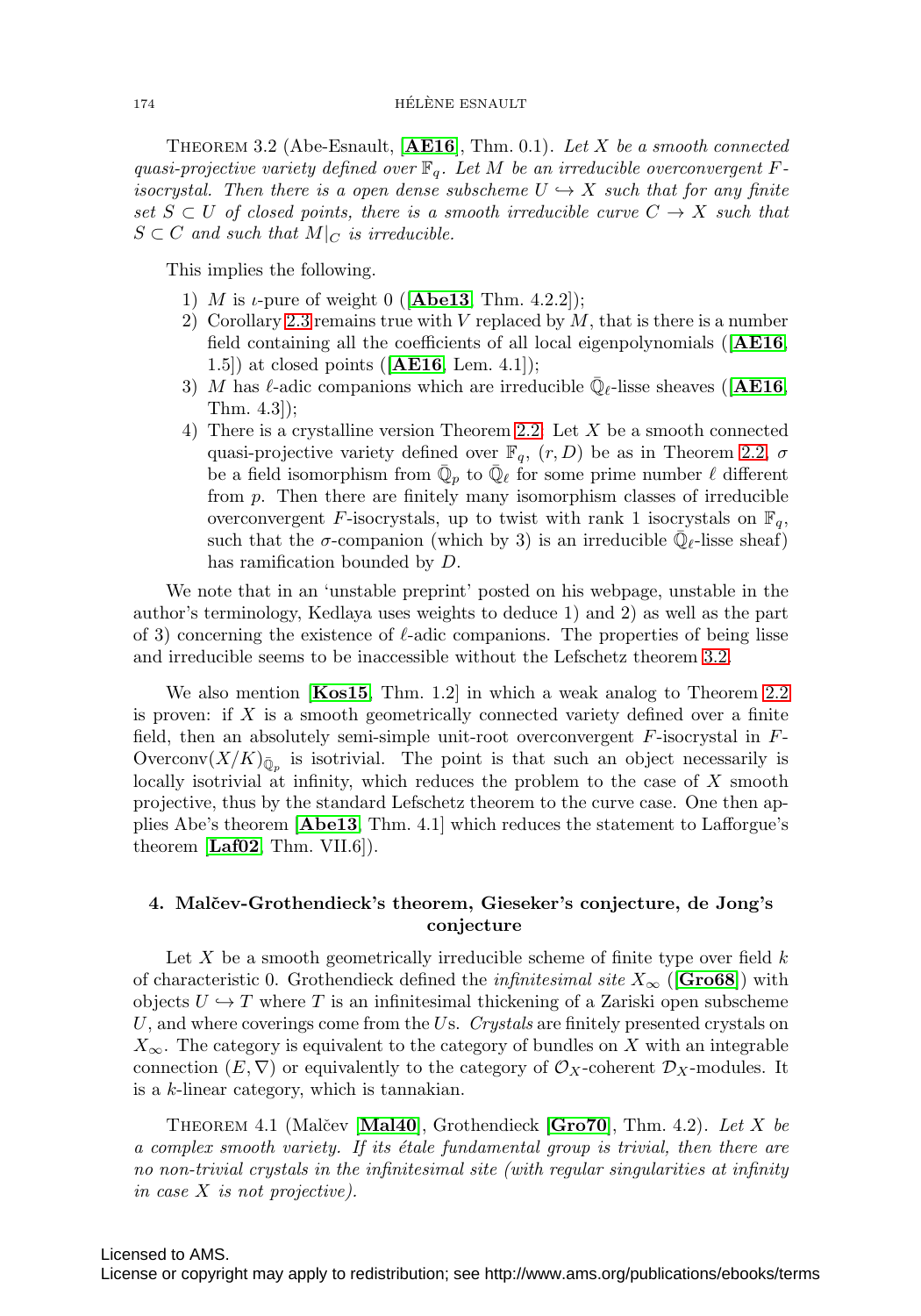Here one uses the Riemann-Hilbert correspondence to translate the assertion on representations of groups which are finitely generated, applied to the topological fundamental group, to the assertion on crystals in the infinitesimal site. The proof then just uses that a  $GL(r, A)$ -representation, where A is Z-algebra of finite type, is trivial if and only if it is by restriction to the closed points of  $Spec(A)$ .

Gieseker [**[Gie75](#page-9-15)**, p. 8] conjectured that the analog theorem remains true in characteristic  $p > 0$ . Let X be a smooth projective geometrically irreducible variety over a field k of characteristic  $p > 0$ . One defines  $X_{\infty}$  and crystals as in characteristic 0. By Katz' theorem [**[Gie75](#page-9-15)**, Thm. 1.3], which relies on Cartier descent, it is also equivalent to the category of Frobenius divisible  $\mathcal{O}_X$ -coherent sheaves, that is infinite sequences  $(E_0, E_1, \dots, \sigma_0, \sigma_1, \dots)$  of bundles  $E_n$  on the nth Frobenius twist  $X^{(n)}$  of X, together with isomorphisms  $\sigma_n$  between  $E_n$  and the Frobenius pull-back of  $E_{n+1}$ . Then Gieseker's conjecture predicts that Theorem [4.1](#page-5-1) holds in characteristic  $p > 0$ . It has been proved in 2010.

<span id="page-6-0"></span>Theorem 4.2 (Esnault-Mehta, [**[EM10](#page-8-14)**], Thm. 1.1). Let X be a smooth projective geometrically irreducible variety over a field k of characteristic  $p > 0$ . If its geometric étale fundamental group is trivial, then there are no non-trivial crystals in the infinitesimal site.

What in the proof replaces the finite generation of the topological fundamental group is the existence of quasi-projective moduli for stable bundles with vanishing Chern classes (Langer, [**[Lan04](#page-9-16)**, Thm. 4.1]). What then replaces the criterion for triviality is Hrushovski's theorem on the existence of preperiodic points on dominant correspondences over finite fields [**[Hru04](#page-9-17)**]. Varshavsky in [**[Var18](#page-9-18)**] gave a proof of it in the framework of arithmetic geometry, without using model theory.

One can formulate variants of Gieseker's conjecture. If  $X$  is not proper, then the theory of regular singular crystals in the infinitesimal site has been developed by Kindler [**[Kin15](#page-9-19)**], in such a way that for those objects with a finite Tannaka group, it coincides with the notion of  $tame$  quotient of the étale fundamental group. There is no good higher ramification theory so far, nor does one have an analog of Theorem [4.2,](#page-6-0) except for the tame abelian quotient of the geometric fundamental group (Kindler,  $\mathbf{[Kind}$ , Thm. 1.4), and in the case where X is the smooth locus of a normal projective variety defined over  $k = \mathbb{F}_q$  (Esnault-Srinivas [[ESB15](#page-8-15), Thm 1.1]; the proof uses Bost's improvement of Grothendieck's LEF theorem, see [**[ESB15](#page-8-15)**, Appendix]).

In 2010, de Jong formulated the corresponding conjecture in the category of isocrystals. Let  $X$  be a smooth projective geometrically irreducible variety over a perfect field k of characteristic  $p > 0$ . If its geometric étale fundamental group is trivial, then the conjecture predicts that there are no non-trivial isocrystals. As of today, there is no complete understanding of the conjecture. We now list the known results concerning it.

One defines  $N(1) = \infty, N(2) = 2, N(3) = 1, N(r) = 1/M(r)$  where for any natural number  $r \geq 4$ ,  $M(r)$  is the maximum of the lower common multiples of a and b for all choices of natural numbers  $a, b \ge 1$  with  $a+b \le r$ . For any torsion-free coherent sheaf F, one denotes by  $\mu_{\max}(\mathcal{F})$  its maximal slope.

THEOREM 4.3 (Esnault-Shiho). Let  $X$  be a smooth projective geometrically irreducible variety over a perfect field k of characteristic  $p > 0$ .

# Licensed to AMS.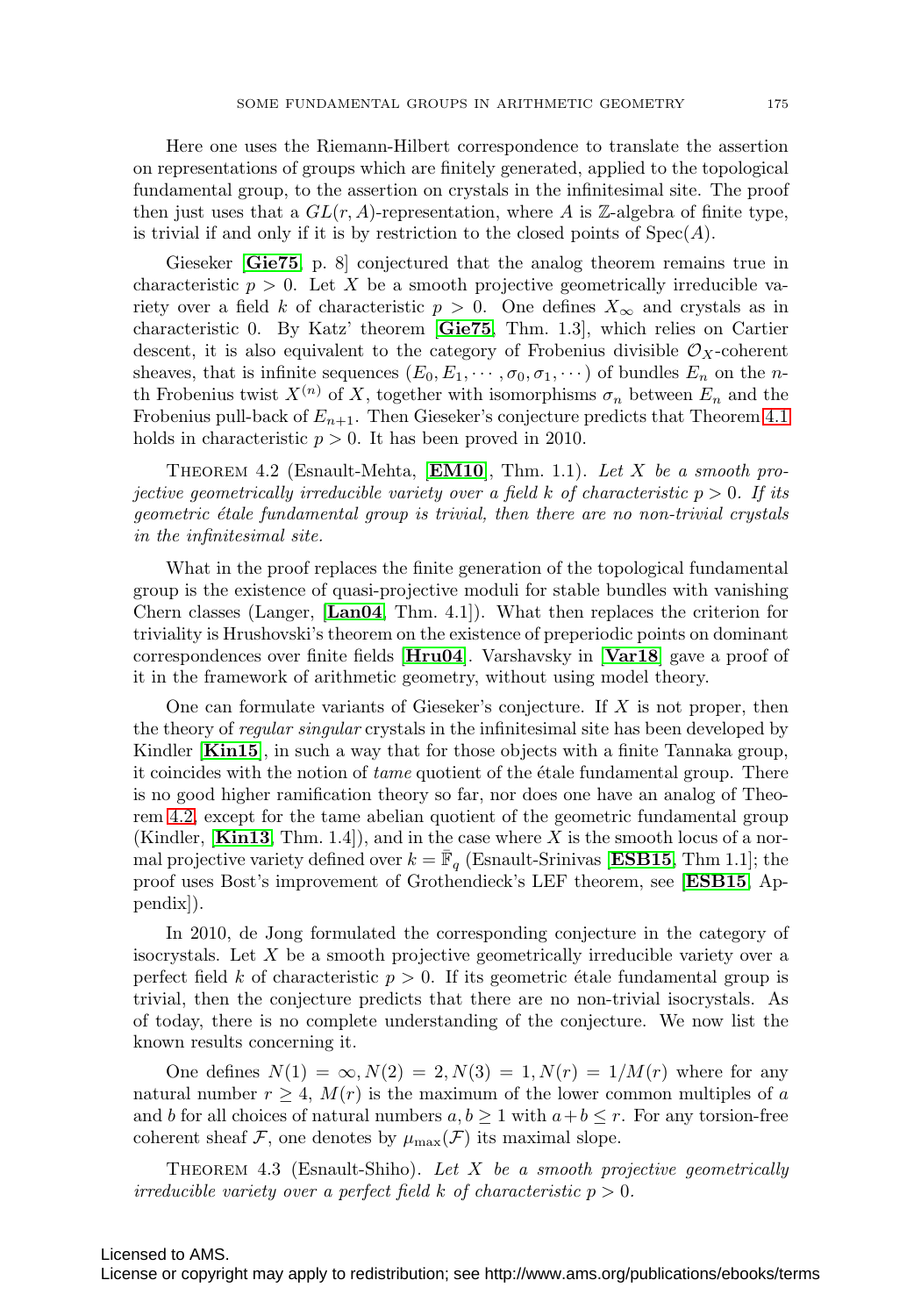- 1) If the abelian quotient of the geometric étale fundamental group of X is trivial, there are no non-trivial isocrystals which are successive extensions of rank 1 isocrystals. ([**[ES15](#page-8-8)**, Prop. 2.9, Prop. 2.10]).
- 2) If the geometric étale fundamental group of X is trivial,  $\mu_{\max}(\Omega^1_X)$  <  $N(r)$ , the irreducible constituents of the Jordan-Hölder filtration of  $\mathcal E$  have rank  $\leq r$ , and  $\mathcal E$  itself is either in Conv $(X/K)$  or else each of its irreducible constituents has a locally free lattice and has rank  $\geq r$ , then  $\mathcal E$  is trivial. ([**[ES15](#page-8-8)**, Thm. 1.1] and [**[ES15b](#page-8-16)**, Thm. 1.2]).

Let  $f: Y \to X$  be a smooth proper morphism between smooth proper schemes of finite type.

3) If the geometric étale fundamental group of  $X$  is trivial, then all the Gauß-Manin convergent isocrystals  $R^n f_* \mathcal{O}_{Y/K}$  are trivial. If k is finite, f is projective and  $p \geq 3$ , one can drop the properness assumption on X ([**[ES15b](#page-8-16)**, Thm. 1.3, Rmk. 1.4]).

We first discuss 3). Le us assume that  $k$  is a finite field. Then the statement relies on

<span id="page-7-0"></span>THEOREM 4.4 (Abe's Cebotarev's density theorem,  $[Abe13]$  $[Abe13]$  $[Abe13]$ , A.3). Let X be a smooth scheme of finite type defined over a finite field k. If  $\mathcal E$  and  $\mathcal E'$  are *i*-mixed overconvergent F-isocrystals over  $\mathbb{Q}_p$  with the same set of Frobenius eigenvalues on closed points of X, then the semi-simplifications of  $\mathcal E$  and  $\mathcal E'$  are isomorphic.

When X is proper or f is projective, the convergent F-isocrystal  $R^n f_* \mathcal{O}_{Y/K}$ is an overconvergent F-isocrystal over  $\mathbb{Q}_p$  via the faithful embedding ([[Laz15](#page-9-21), Cor. 5.4]), thus obeys Theorem [4.4.](#page-7-0) The Weil conjectures [**[KM74](#page-9-22)**, Thm. 1.1], [**[CLS98](#page-8-17)**, Cor. 1.3] in the proper case, enable one to conclude that the semisimplification of  $R^n f_* \mathcal{O}_{Y/K}$  is constant. Forgetting the F-structure, it is thus a successive extension of the trivial overconvergent isocrystal by itself, thus is trivial, as the first rigid cohomology of X is controlled by the first  $\ell$ -adic cohomology of  $X \otimes_k \bar{k}$  when X is proper or  $p \geq 3$ . The latter is trivial if the geometric fundamental group is trivial. One can alternatively use the existence of  $\ell$ -adic companions  $([A \t{E16}, Thm.4.2])$ . Over a general field k, the properness assumption on X allows to compare the statement to the one over finite fields by base change.

We discuss 2). Since the conjecture concerns isocrystals, it is not natural to try to argue with lattices, that is  $p$ -torsion free crystals  $E$  in a given isocrystal class  $\mathcal E$ . Unfortunately, there is at present no other way to do, and indeed, basically 2) is proven by showing that under the given assumptions, the value  $E_X$  on X of a well chosen crystal E in the isocrystal class  $\mathcal E$  is trivial. Then one studies the possible liftings modulo p-powers. In order to show triviality of  $E<sub>X</sub>$ , one applies Theorem [4.2.](#page-6-0) To do so, one has to show the existence of such an  $E<sub>X</sub>$  which is semi-stable with vanishing numerical Chern classes, so as to be able to define its moduli point. If  $E_X$  was  $F^{\infty}$ -divisible, then one could apply Theorem [4.2](#page-6-0) directly. This is not the case, even if  $\mathcal{E} \in \text{Conv}(X/K)$ , that is even if  $\mathcal{E}$  is  $F^{\infty}$ -divisible. Instead, one shows that  $F^a$ -divisibility is enough to trivialize a moduli point, for a large enough depending only on X and the rank of  $\mathcal{E}$  (**[ES15](#page-8-8)**, Prop. 3.2). One applies this to the Frobenius pull-backs of  $E<sub>X</sub>$ . For this one needs that they are semistable as well, and this is the reason for the assumption on  $\mu_{\max}(\Omega^1_X)$ . On the other hand, a Langton type argument guarantees that one finds a crystal E such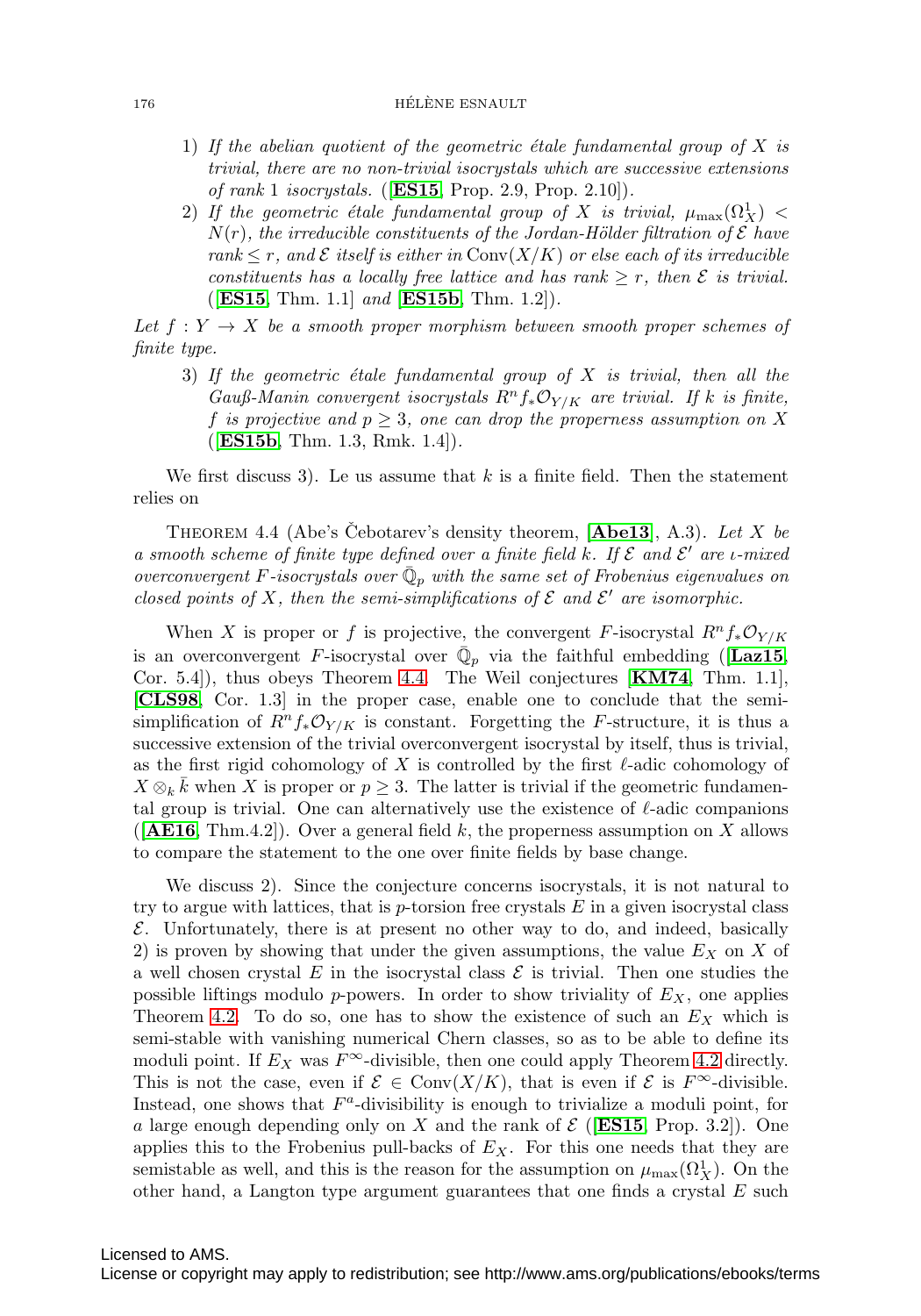that  $E_X$  is semi-stable. The issue is then to show vanishing of the Chern classes of  $E_X$ . It is easy to show that all lattices  $E_X$  of a given isocrystal  $\mathcal E$  have the same crystalline Chern classes  $c_n^{crys}(\mathcal{E})$  in  $H^{2n}(X/W)$ ,  $n \geq 1$ , and thus  $c_n^{crys}(\mathcal{E}) = 0$  if  $\mathcal{E} \in \text{Conv}(X/K)$  ([**[ES15](#page-8-8)**, Prop. 3.1]). If  $E_X$  is locally free as a coherent sheaf, it is true, but by no means trivial, that  $c_n^{crys}(\mathcal{E})=0$ , where  $\mathcal E$  is the isocrystal class of E (see [**[ES15b](#page-8-16)**, Section  $2/3$ ]). However, we do not know whether or not any isocrystal  $\mathcal E$  admits a lattice E which is locally free (see [**[ES15c](#page-9-23)**]). This explains the restriction on the type of isocrystals considered in the theorem.

#### **References**

- <span id="page-8-12"></span>[AC13] T. Abe and D. Caro, Theory of weights in p-adic cohomology, [http://arxiv.org/abs/](http://arxiv.org/abs/1303.0662) [1303.0662](http://arxiv.org/abs/1303.0662).
- <span id="page-8-11"></span>[Abe13] T. Abe, Langlands correspondence for isocrystals and existence of crystalline companions for curves, <http://arxiv.org/abs/1310.0528>.
- <span id="page-8-13"></span>[AE16] T. Abe and H. Esnault, A Lefschetz theorem for overconvergent isocrystals with Frobenius structure, [http://www.mi.fu-berlin.de/users/esnault/preprints/helene/123\\_](http://www.mi.fu-berlin.de/users/esnault/preprints/helene/123_abe_esn.pdf) [abe\\_esn.pdf](http://www.mi.fu-berlin.de/users/esnault/preprints/helene/123_abe_esn.pdf).
- <span id="page-8-10"></span>[Ber96] P. Berthelot, Cohomologie rigide et cohomologie rigide à supports propres. Première partie, Prépublication IRMAR 96-03, 89 pages (1996).
- <span id="page-8-9"></span>[BO78] P. Berthelot and A. Ogus, Notes on crystalline cohomology, Princeton University Press, Princeton, N.J.; University of Tokyo Press, Tokyo, 1978. M[R0491705](http://www.ams.org/mathscinet-getitem?mr=0491705)
- <span id="page-8-1"></span>[Cat14] E. Cattani, Introduction to variations of Hodge structure, Hodge theory, Math. Notes, vol. 49, Princeton Univ. Press, Princeton, NJ, 2014, pp. 297–332. M[R3290129](http://www.ams.org/mathscinet-getitem?mr=3290129)
- <span id="page-8-17"></span>[CLS98] B. Chiarellotto and B. Le Stum, Sur la pureté de la cohomologie cristalline (French, with English and French summaries), C. R. Acad. Sci. Paris Sér. I Math. **326** (1998), no. 8, 961–963, DOI 10.1016/S0764-4442(98)80122-5. M[R1649945](http://www.ams.org/mathscinet-getitem?mr=1649945)
- <span id="page-8-7"></span>[dJ97] A. J. de Jong, Smoothness, semi-stability and alterations, Inst. Hautes Études Sci. Publ. Math. **83** (1996), 51–93. M[R1423020](http://www.ams.org/mathscinet-getitem?mr=1423020)
- <span id="page-8-3"></span>[Del80] P. Deligne, La conjecture de Weil. II (French), Inst. Hautes Etudes Sci. Publ. Math. ´ **52** (1980), 137–252. M[R601520](http://www.ams.org/mathscinet-getitem?mr=601520)
- <span id="page-8-0"></span>[Del84] P. Deligne, Un théorème de finitude pour la monodromie (French), Discrete groups in geometry and analysis (New Haven, Conn., 1984), Progr. Math., vol. 67, Birkhäuser Boston, Boston, MA, 1987, pp. 1–19, DOI 10.1007/978-1-4899-6664-3 1. M[R900821](http://www.ams.org/mathscinet-getitem?mr=900821)
- [Del11] P. Deligne, Letter to Drinfeld dated June 18, 2011, 9 pages.
- <span id="page-8-6"></span>[Del12] P. Deligne, Finitude de l'extension de  $\mathbb Q$  engendrée par des traces de Frobenius, en caractéristique finie (French, with French and Russian summaries), Mosc. Math. J. 12 (2012), no. 3, 497–514, 668. M[R3024820](http://www.ams.org/mathscinet-getitem?mr=3024820)
- <span id="page-8-5"></span>[Dri12] V. Drinfeld, On a conjecture of Deligne (English, with English and Russian summaries), Mosc. Math. J. **12** (2012), no. 3, 515–542, 668. M[R3024821](http://www.ams.org/mathscinet-getitem?mr=3024821)
- <span id="page-8-14"></span>[EM10] H. Esnault and V. Mehta, Simply connected projective manifolds in characteristic  $p > 0$ have no nontrivial stratified bundles, Invent. Math. **181** (2010), no. 3, 449–465, DOI 10.1007/s00222-010-0250-2. M[R2660450](http://www.ams.org/mathscinet-getitem?mr=2660450)
- <span id="page-8-4"></span>[EK11] H. Esnault and M. Kerz, Notes on Deligne's letter to Drinfeld dated March 5, 2007, http://www.mi.fu-berlin.de/users/esnault/preprints/helene/103-110617.pdf.
- <span id="page-8-2"></span>[EK12] H. Esnault and M. Kerz, A finiteness theorem for Galois representations of function fields over finite fields (after Deligne), Acta Math. Vietnam. **37** (2012), no. 4, 531–562. M[R3058662](http://www.ams.org/mathscinet-getitem?mr=3058662)
- <span id="page-8-15"></span>[ESB15] H. Esnault, V. Srinivas, and J.-B. Bost, Simply connected varieties in characteristic p > 0, Compos. Math. **152** (2016), no. 2, 255–287, DOI 10.1112/S0010437X15007654. With an appendix by Jean-Benoît Bost. M[R3462553](http://www.ams.org/mathscinet-getitem?mr=3462553)
- <span id="page-8-8"></span>[ES15] H. Esnault and A. Shiho, Convergent isocrystals on simply connected varieties, [http://](http://www.mi.fu-berlin.de/users/esnault/helene_publ.html) [www.mi.fu-berlin.de/users/esnault/helene\\_publ.html](http://www.mi.fu-berlin.de/users/esnault/helene_publ.html), 116. To appear in Annales de l'Institut Fourier.
- <span id="page-8-16"></span>[ES15b] H. Esnault and A. Shiho, Chern classes of crystals, http://www.mi.fu-berlin.de/users /esnault/helene publ.html, 119. To appear in Transactions of the AMS.

Licensed to AMS.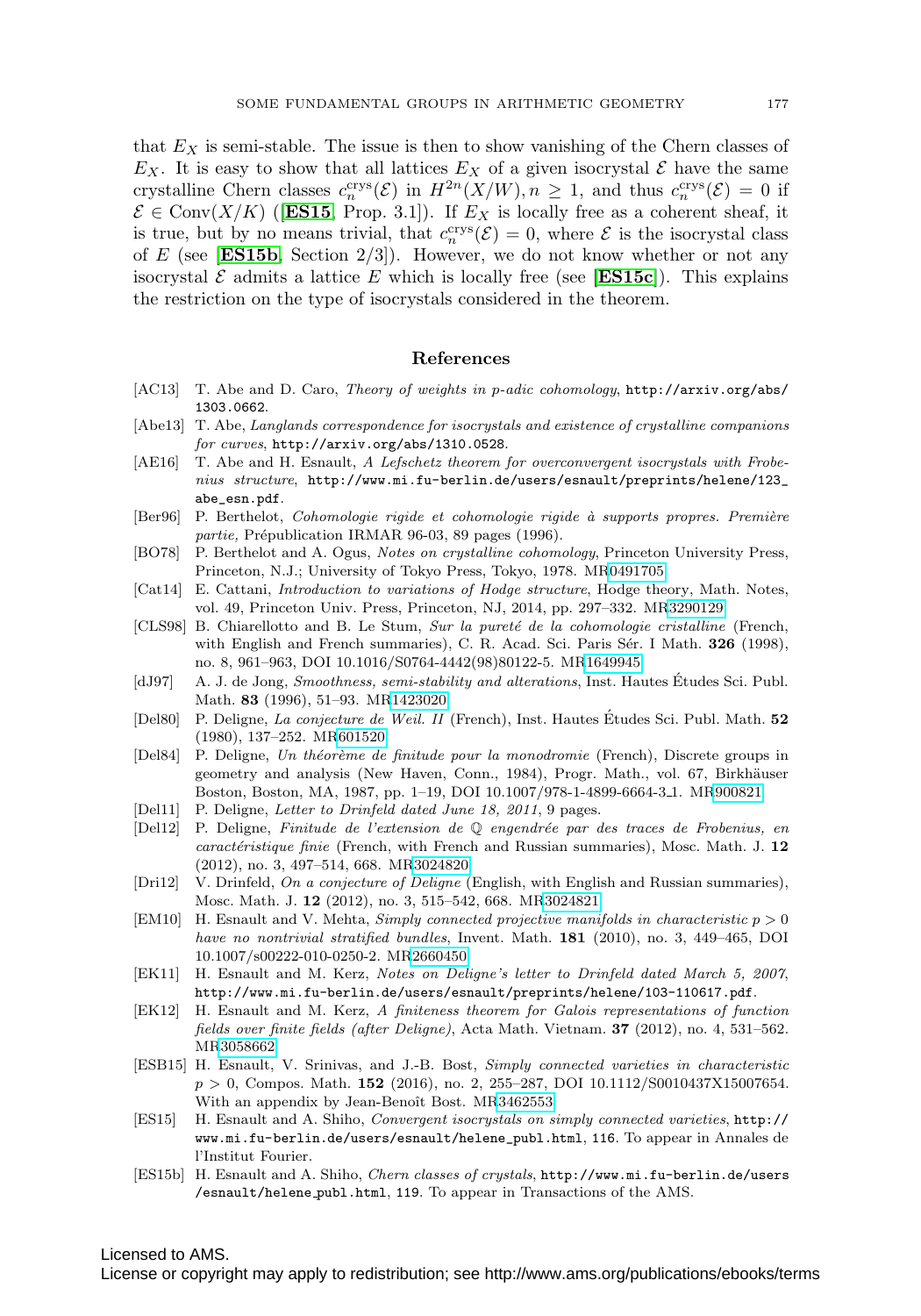- <span id="page-9-23"></span>[ES15c] H. Esnault and A. Shiho, Existence of locally free lattices of crystals, preprint 2015, 2 pages, [http://www.mi.fu-berlin.de/users/esnault/preprints/helene/119b\\_](http://www.mi.fu-berlin.de/users/esnault/preprints/helene/119b_esn_shi.pdf) [esn\\_shi.pdf](http://www.mi.fu-berlin.de/users/esnault/preprints/helene/119b_esn_shi.pdf)
- <span id="page-9-5"></span>[EK15] H. Esnault and L. Kindler, Lefschetz theorems for tamely ramified coverings, Proc. Amer. Math. Soc. **144** (2016), no. 12, 5071–5080, DOI 10.1090/proc/13151. M[R3556253](http://www.ams.org/mathscinet-getitem?mr=3556253)
- <span id="page-9-1"></span>[Esn17] H. Esnault, A remark on Deligne's finiteness theorem, Int. Math. Res. Not. IMRN **16** (2017), 4962–4970, DOI 10.1093/imrn/rnw157. M[R3687121](http://www.ams.org/mathscinet-getitem?mr=3687121)
- <span id="page-9-0"></span>[Fal83] G. Faltings, Arakelov's theorem for abelian varieties, Invent. Math. **73** (1983), no. 3, 337–347, DOI 10.1007/BF01388431. M[R718934](http://www.ams.org/mathscinet-getitem?mr=718934)
- <span id="page-9-15"></span>[Gie75] D. Gieseker, Flat vector bundles and the fundamental group in non-zero characteristics, Ann. Scuola Norm. Sup. Pisa Cl. Sci. (4) **2** (1975), no. 1, 1–31. M[R0382271](http://www.ams.org/mathscinet-getitem?mr=0382271)
- <span id="page-9-12"></span>[Gro68] A. Grothendieck, Crystals and the de Rham cohomology of schemes, Dix exposés sur la cohomologie des sch´emas, Adv. Stud. Pure Math., vol. 3, North-Holland, Amsterdam, 1968, pp. 306–358. Notes by I. Coates and O. Jussila. M[R269663](http://www.ams.org/mathscinet-getitem?mr=269663)
- <span id="page-9-14"></span>[Gro70] A. Grothendieck, Représentations linéaires et compactification profinie des groupes discrets (French, with English summary), Manuscripta Math. **2** (1970), 375–396, DOI 10.1007/BF01719593. M[R0262386](http://www.ams.org/mathscinet-getitem?mr=0262386)
- <span id="page-9-17"></span>[Hru04] E. Hrushovski, The elementary theory of Frobenius automorphisms, [http://arxiv.org/](http://arxiv.org/abs/math/0406514) [abs/math/0406514](http://arxiv.org/abs/math/0406514).
- <span id="page-9-22"></span>[KM74] N. M. Katz and W. Messing, Some consequences of the Riemann hypothesis for varieties over finite fields, Invent. Math. **23** (1974), 73–77, DOI 10.1007/BF01405203. M[R0332791](http://www.ams.org/mathscinet-getitem?mr=0332791)
- <span id="page-9-9"></span>[Ked04] K. S. Kedlaya, Full faithfulness for overconvergent F-isocrystals, Geometric aspects of Dwork theory. Vol. I, II, Walter de Gruyter, Berlin, 2004, pp. 819–835. M[R2099088](http://www.ams.org/mathscinet-getitem?mr=2099088)
- <span id="page-9-10"></span>[Ked07] K. S. Kedlaya, Semistable reduction for overconvergent F-isocrystals. I. Unipotence and logarithmic extensions, Compos. Math. **143** (2007), no. 5, 1164–1212, DOI 10.1112/S0010437X07002886. M[R2360314](http://www.ams.org/mathscinet-getitem?mr=2360314)
- <span id="page-9-7"></span>[KS14] M. Kerz and S. Saito, Lefschetz theorem for abelian fundamental group with modulus, Algebra Number Theory **8** (2014), no. 3, 689–701, DOI 10.2140/ant.2014.8.689. M[R3218806](http://www.ams.org/mathscinet-getitem?mr=3218806)
- <span id="page-9-20"></span>[Kin13] L. Kindler, Evidence for a generalization of Gieseker's conjecture on stratified bundles in positive characteristic, Doc. Math. **18** (2013), 1215–1242. M[R3138845](http://www.ams.org/mathscinet-getitem?mr=3138845)
- <span id="page-9-19"></span>[Kin15] L. Kindler, Regular singular stratified bundles and tame ramification, Trans. Amer. Math. Soc. **367** (2015), no. 9, 6461–6485, DOI 10.1090/S0002-9947-2014-06143-6. M[R3356944](http://www.ams.org/mathscinet-getitem?mr=3356944)
- <span id="page-9-11"></span>[Kos15] T. Koshikawa, Overconvergent unit-root F-isocrystals are isotrivial, Math. Res. Let., to appear, <http://arxiv.org/abs/1511.02884>.
- <span id="page-9-2"></span>[Laf02] L. Lafforgue, Chtoucas de Drinfeld et correspondance de Langlands (French, with English and French summaries), Invent. Math. **147** (2002), no. 1, 1–241, DOI 10.1007/s002220100174. M[R1875184](http://www.ams.org/mathscinet-getitem?mr=1875184)
- <span id="page-9-16"></span>[Lan04] A. Langer, Semistable sheaves in positive characteristic, Ann. of Math. (2) **159** (2004), no. 1, 251–276, DOI 10.4007/annals.2004.159.251. M[R2051393](http://www.ams.org/mathscinet-getitem?mr=2051393)
- <span id="page-9-21"></span>[Laz15] C. Lazda, Incarnations of Berthelot's conjecture, J. Number Theory **166** (2016), 137– 157, DOI 10.1016/j.jnt.2016.02.028. M[R3486269](http://www.ams.org/mathscinet-getitem?mr=3486269)
- <span id="page-9-8"></span>[LeS07] B. Le Stum, Rigid cohomology, Cambridge Tracts in Mathematics, vol. 172, Cambridge University Press, Cambridge, 2007. M[R2358812](http://www.ams.org/mathscinet-getitem?mr=2358812)
- <span id="page-9-13"></span>[Mal40] A. Malcev, On isomorphic matrix representations of infinite groups (Russian, with English summary), Rec. Math. [Mat. Sbornik] N.S. **8 (50)** (1940), 405–422. M[R0003420](http://www.ams.org/mathscinet-getitem?mr=0003420)
- <span id="page-9-6"></span>[SGA2] A. Grothendieck, Cohomologie locale des faisceaux cohérents et théorèmes de Lefschetz locaux et globaux (SGA 2) (French), North-Holland Publishing Co., Amsterdam; Masson  $&$  Cie, Éditeur, Paris, 1968. Augmenté d'un exposé par Michèle Raynaud; Séminaire de Géométrie Algébrique du Bois-Marie, 1962; Advanced Studies in Pure Mathematics, Vol. 2. M[R0476737](http://www.ams.org/mathscinet-getitem?mr=0476737)
- <span id="page-9-18"></span>[Var18] Y. Varshavsky, Intersection of a correspondence with a graph of Frobenius, J. Algebraic Geom. **27** (2018), no. 1, 1–20. M[R3722688](http://www.ams.org/mathscinet-getitem?mr=3722688)
- <span id="page-9-3"></span>[Wie06] G. Wiesend, A construction of covers of arithmetic schemes, J. Number Theory **121** (2006), no. 1, 118–131, DOI 10.1016/j.jnt.2006.01.006. M[R2268759](http://www.ams.org/mathscinet-getitem?mr=2268759)
- <span id="page-9-4"></span>[Wie07] G. Wiesend, Class field theory for arithmetic schemes, Math. Z. **256** (2007), no. 4, 717– 729, DOI 10.1007/s00209-006-0095-y. M[R2308885](http://www.ams.org/mathscinet-getitem?mr=2308885)

# Licensed to AMS.